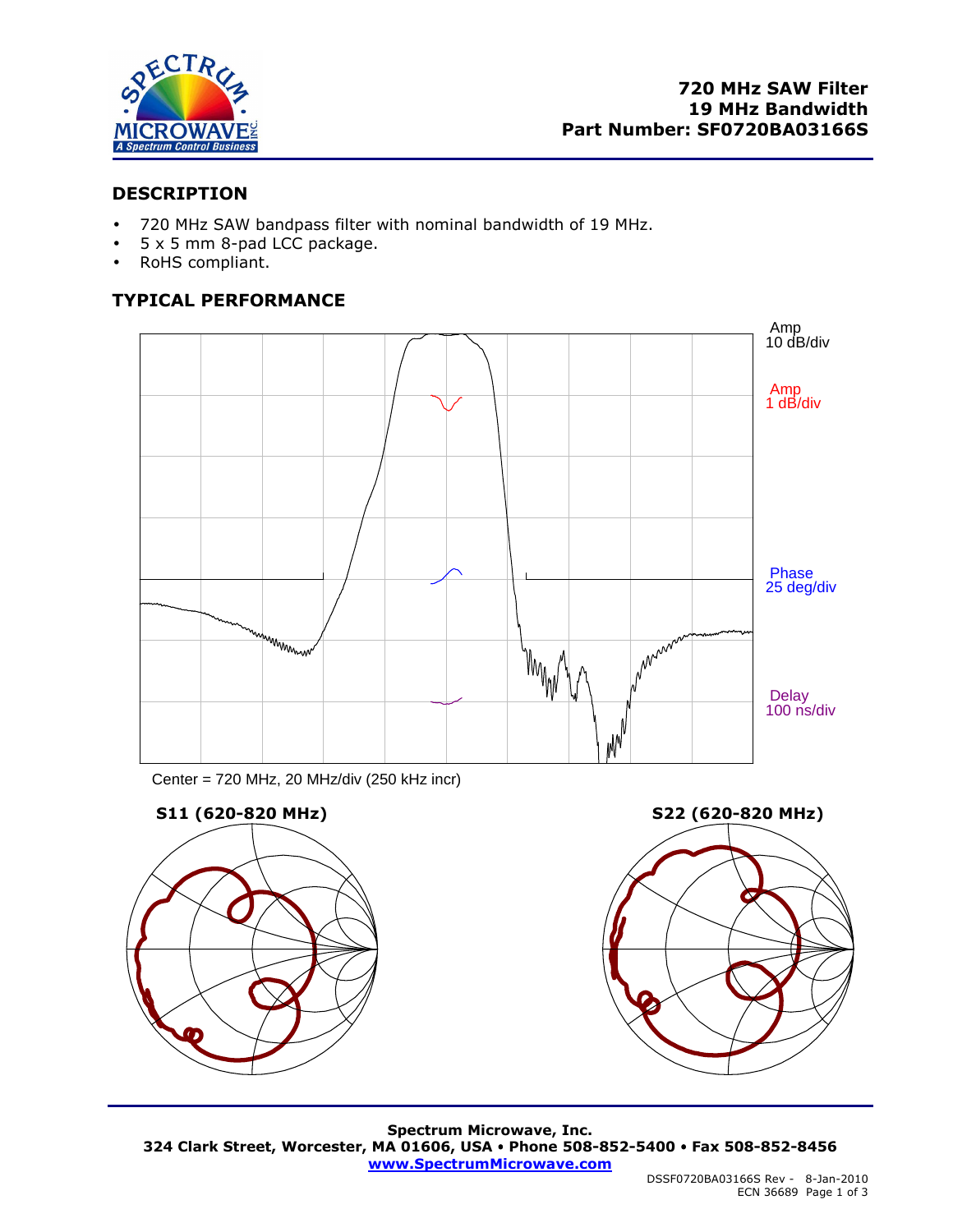

## **SPECIFICATION**

| <b>Parameter</b>                     | Min | <b>Typ</b> | <b>Max</b> | <b>Units</b> |
|--------------------------------------|-----|------------|------------|--------------|
| Center Frequency, $F_c$ <sup>1</sup> |     | 720        |            | <b>MHz</b>   |
| Minimum Insertion Loss               |     | 5.4        | 6          | dB           |
| Absolute Delay                       |     | 0.04       |            | <b>us</b>    |
| 1 dB Bandwidth <sup>2</sup>          |     | 19.6       |            | <b>MHz</b>   |
| 3 dB Bandwidth 2                     | 16  | 25.8       |            | <b>MHz</b>   |
| Lower 3 dB Frequency <sup>2</sup>    |     | 706.3      | 712        | <b>MHz</b>   |
| Upper 3 dB Frequency <sup>2</sup>    | 728 | 732.1      |            | <b>MHz</b>   |
| 20 dB Bandwidth <sup>2</sup>         |     | 38.6       | 40         | <b>MHz</b>   |
| Amplitude Ripple (Fc± 5 MHz)         |     | 0.3        | 3          | $dB$ $p-p$   |
| Phase Deviation (Fc± 5 MHz)          |     | 6          | 12         | deg p-p      |
| Group Delay Ripple (Fc± 5 MHz)       |     | 10         | 30         | ns p-p       |
| Rejection (500-660 MHz) <sup>2</sup> | 40  | 44         |            | dB           |
| Rejection (746-950 MHz) <sup>2</sup> | 40  | 48         |            | dB           |
| Input Return Loss (Fc± 7.5 MHz)      |     | 5          |            | dB           |
| Output Return Loss (Fc± 7.5 MHz)     |     | 5          |            | dB           |
| Temperature Coefficient of frequency |     | -80        |            | ppm/°C       |
| Source/Load Impedance                | 50  |            |            | ohms         |
| <b>Ambient Temperature</b>           | 25  |            |            | $^{\circ}$ C |

Notes: 1. Defined as the average of the lower and upper 3 dB frequencies at room ambient. 2. All dB levels are defined relative to the insertion loss.

## **MAXIMUM RATINGS**

| Parameter                 |     | MED3 |                |
|---------------------------|-----|------|----------------|
| Storage Temperature Range | -40 |      |                |
| Operating Temperature     | -40 |      | $\circ$ $\sim$ |
| Input Power Level         | -   |      | dRm            |

# **MATCHING CIRCUIT**



Notes:

- Matching components are not required.
- Device is to operate in a 50 ohm single-ended system.